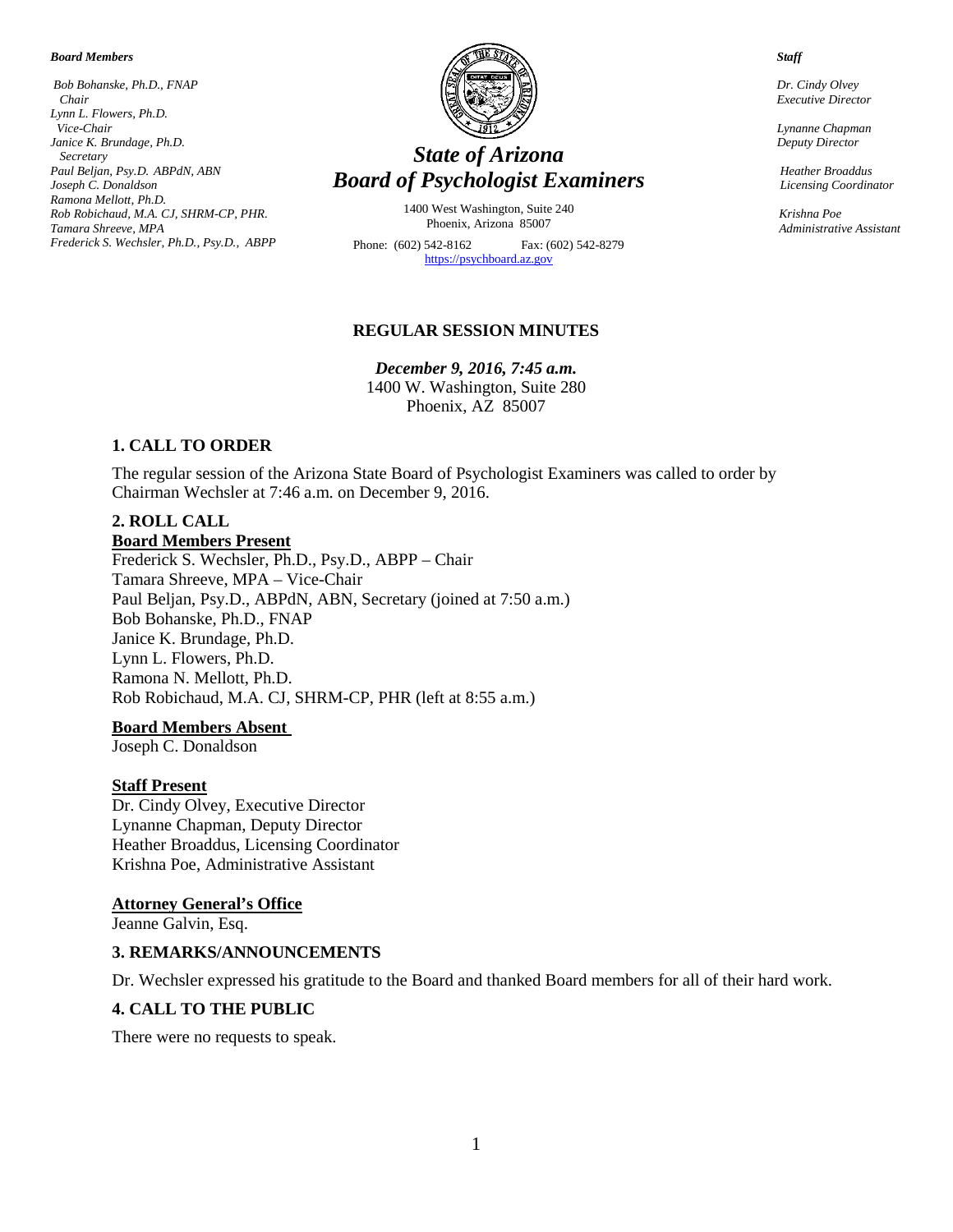#### **5. CONSENT AGENDA – DISCUSSION, CONSIDERATION, AND POSSIBLE ACTION**

Drs. Beljan and Bohanske abstained from reviewing the August 12, 2016, regular session minutes. Dr. Brundage abstained from reviewing the September 9, 2016, regular session minutes. Mr. Robichaud abstained from reviewing the October 7, 2016, regular session minutes. Dr. Wechsler and Mr. Robichaud abstained from reviewing the October 7, 2016, executive session minutes. Dr. Mellott abstained from reviewing the November 4, 2016, regular session minutes. Ms. Shreeve made a motion, seconded by Dr. Flowers, to approve the items on the Consent Agenda. The motion carried 8-0.

## **a. APPROVAL OF MINUTES**

- August 12, 2016, Regular Session (Drs. Beljan and Bohanske abstained)
- September 9, 2016 Regular Session (Dr. Brundage abstained)
- October 7, 2016, Regular Session (Mr. Robichaud abstained)
- October 7, 2016, Executive Session  $(9:07 \text{ a.m.} 9:20 \text{ a.m.})$  (Dr. Wechsler and Mr. Robichaud abstained)
- November 4, 2016, Regular Session (Dr. Mellott abstained)

#### **b. DISCUSSION/DECISION REGARDING PSYCHOLOGY APPLICATIONS**

#### i. **REQUESTING APPROVAL TO SIT FOR EPPP AND LICENSURE**

- Christina Kreig, Ph.D.
- David Hardley, Psy.D.
- Ernesto Reza, Psy.D.
- Ester Stevens, Psy.D.
- Jessica Younger, Psy.D.
- Kristin Schwartz, Psy.D.
- Laurie Cessna-Fisher, Psy.D.
- Robert Beridah, Ph.D.
- Sarah Pulaski, Psy.D.
- Sonya Willis, Psy.D.

### ii. **REQUESTING APPROVAL OF LICENSURE BY WAIVER**

- Jina Yoon, Ph.D.
- Spencer Beck, Psy.D.
- Tod Roy, Ph.D.

#### iii. **REQUESTING APPROVAL OF LICENSURE BY CREDENTIAL**

- Mark Hovee, Psy.D.
- Rebecca Loftis, Psy.D.

### iv. **REQUESTING APPROVAL OF SUPERVISED PROFESSIONAL EXPERIENCE HOURS AND LICENSURE**

- Angela Barteau, Ph.D.
- Panagiotis Panagakis, Psy.D.
- **c. DISCUSSION, CONSIDERATION AND POSSIBLE ACTION REGARDING RECOMMENDATION TO THE BOARD PERTAINING TO APPROVAL OF TEMPORARY LICENSE APPLICANTS AND APPROVAL OF POSTDOCTORAL WRITTEN TRAINING PLAN**
	- Jessica Sneed, Ph.D.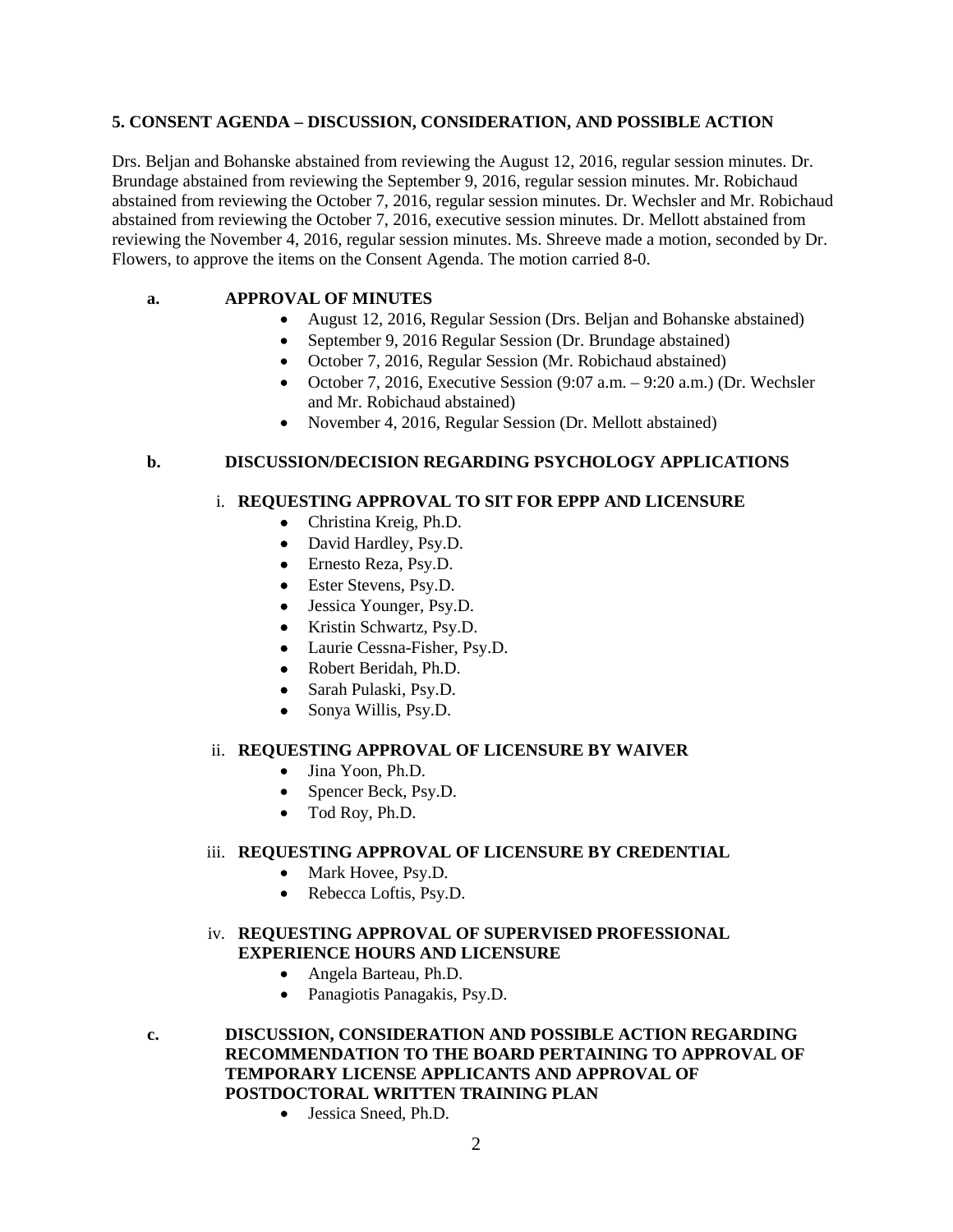### **d. DISCUSSION/DECISION REGARDING BEHAVIOR ANALYST APPLICATIONS**

- Amber Reckner, M.Ed.
- Destini Kulik, M.A.
- Kandra Wiseman, M.A.
- Karen Peterson, M.A.
- Luis Morales, M.Ed.
- Megan Tolway, M.Ed.
- Tera Deal, M.Ed.

#### **e. DISCUSSION/DECISION REGARDING REQUEST FOR EXTENSION OF TIME TO SIT FOR THE EPPP FROM STEPHANIE REYNOLDS, PSY.D.**

- **f. DISCUSSION, CONSIDERATION, AND POSSIBLE ACTION REGARDING REQUEST TO TAKE THE EPPP SUBMITTED BY STACY LAMORGESE, PSY.D.**
- **g. DISCUSSION/DECISION REGARDING REQUEST FOR EXTENSION OF TIME TO SIT FOR THE EPPP FROM STEVEN BENNETT, PSY.D.**

## **6. DISCUSSION, CONSIDERATION, AND POSSIBLE ACTION REGARDING AN UPDATE ON THE BEHAVIOR ANALYST BILLING CODES WORKGROUP**

Dr. Wechsler provided a summary stating that on October 31, 2016, the Behavior Analyst Billing Code Workgroup met. Subsequent to the Workgroup meeting, AHCCCS drafted a policy that will allow behavior analysts to use billing codes that will be designated as applicable to behavior analysts. The draft policy is before the Board for review. Dr. Wechsler stated that the draft policy has to go through levels of review at AHCCCS and, if there are substantive changes to the policy it will be provided to the Board for review. Dr. Bohanske elaborated that the policy states that behavior analysts can provide services within their scope of practice. After deliberation, Dr. Wechsler made a motion, seconded by Mr. Robichaud, to approve the draft policy and, in the event that AHCCCS makes substantive changes to the draft policy, it will come back to the Board for review and approval. The motion carried 8-0.

## **7. DISCUSSION, CONSIDERATION AND POSSIBLE ACTION RELATING TO NICOLE HUGGINS AND WHETHER TO OPEN A COMPLAINT**

Dr. Beljan recused from reviewing this agenda item. Ms. Chapman provided a summary to the Board stating that Dr. Huggins self-reported a DUI charge within the mandatory reporting time-frame. On September 24, 2016, Dr. Huggins entered into a plea agreement which included a number of terms. On October 7, 2016, the Board reviewed this matter and at the request of Dr. Huggins' legal counsel, Faren Akins, the Board tabled it to a future meeting to allow Mr. Akins to obtain additional information/documentation. Dr. Huggins and her legal counsel, Faren Akins, were present and requested to speak. Dr. Huggins stated that she is in compliance with all of the Court's stipulations and is taking the matter very seriously. The Board deliberated and determined that Dr. Huggins selfreported within the mandatory reporting time-frame and noted that she is in compliance with the Court. After deliberation, Dr. Mellott made a motion, seconded by Dr. Wechsler, to take no action in this matter. The motion carried 7-0-1 with Dr. Beljan recused.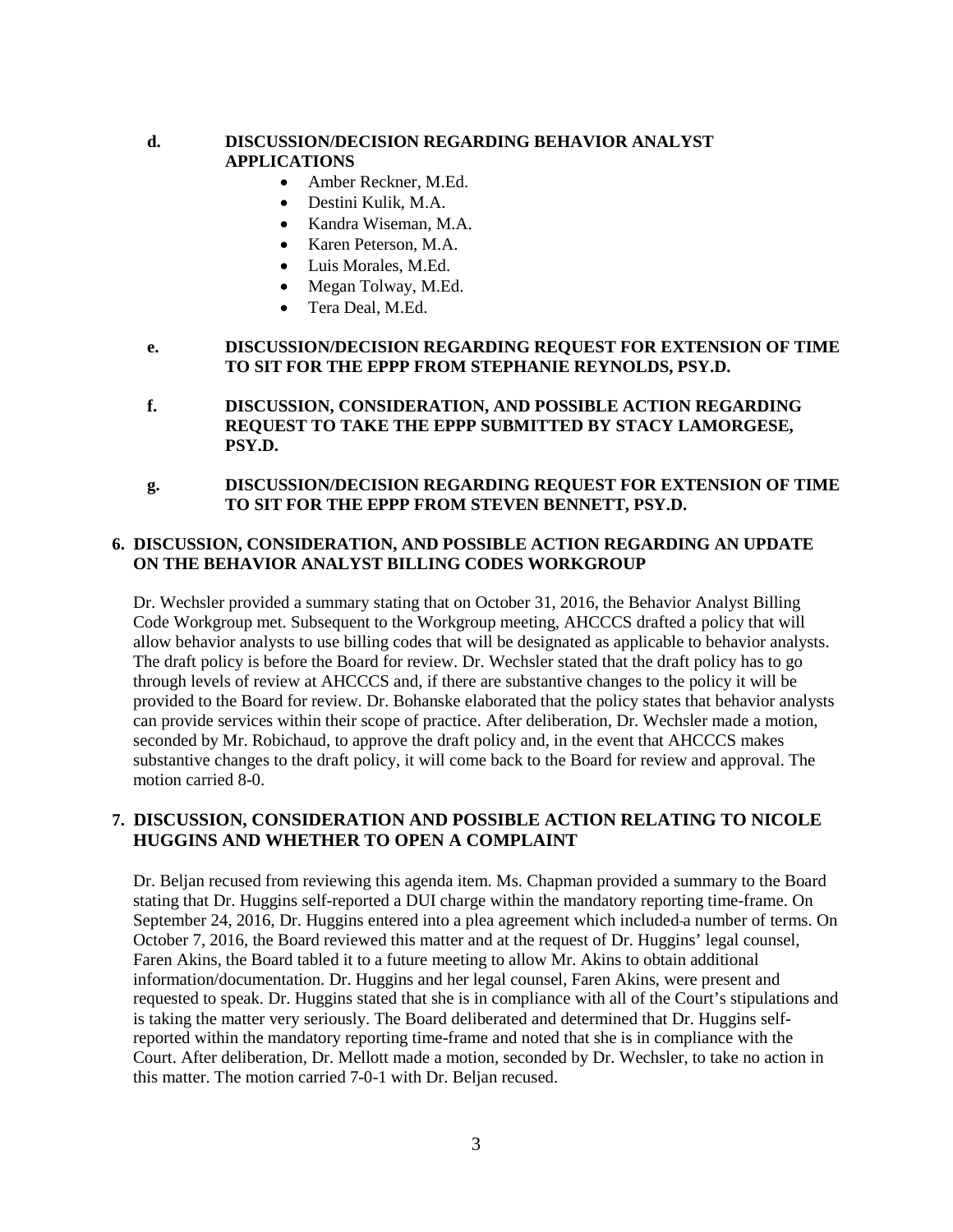#### **8. DISCUSSION, CONSIDERATION, AND POSSIBLE ACTION REGARDING DETERMINATION OF JURISDICTION IN RFI 16-35 RECEIVED AGAINST ALYSHA TEED, PH.D.**

Ms. Chapman provided a summary stating that the Board office received a complaint against Dr. Teed. Dr. Teed is an Arizona licensed psychologist and works at the Veterans Administration Medical Center (VA). The Board office received a complaint regarding an Independent Medical Examination Dr. Teed performed within the scope of her work at the VA. The Board office notified Dr. Teed of the complaint. Subsequently, the Board office received a letter from the Department of Veterans Affairs Chief Counsel, Mark Romaneski, claiming that the Board lacks subject matter jurisdiction due to the fact that Dr. Teed is a VA Compensation and Pension Examiner where she does not enter into patientprovider relationships and where she had no role in some of the matters alleged in the complaint. In addition, there is a federal appeals process for individuals dissatisfied with the VA claims determination process. Mr. Romaneski was present telephonically and stated that the complainant should be required to go through the VA appeals process. Board members deliberated and asked Ms. Galvin if an individual is required to first go through the VA appeals process before submitting a complaint to the Board. Ms. Galvin clarified that the Board does not have jurisdiction over VA processes or disability ratings but the Board does have jurisdiction over the psychologist's conduct. Board members deliberated and determined that the complaint pertains to the psychologist's conduct in this matter. After deliberation, Dr. Wechsler made a motion, seconded by Dr. Flowers to accept subject matter jurisdiction and confirm jurisdiction in the complaint. The motion carried 8-0.

### **9. DISCUSSION, CONSIDERATION, AND POSSIBLE ACTION REGARDING APPLICATION FOR TEMPORARY LICENSURE, REQUEST FOR APPROVAL OF POSTDOCTORAL WRITTEN TRAINING PLAN AND TO SIT FOR THE EPPP SUBMITTED BY RIELLY BOYD, PH.D. AND POSSIBLE DENIAL OF THE SAME**

Drs. Bohanske and Mellott recused from reviewing this item. Board members proceeded with a substantive review of Dr. Boyd's application. Upon review, the Board noted that Dr. Boyd has met her degree requirements but her degree has not been conferred otherwise the materials submitted were complete and fulfilled the requirements of statutes and rules. After deliberation, Dr. Flowers made a motion, seconded by Dr. Wechsler, to approve Dr. Boyd's application for licensure as a temporary psychologist upon receipt of payment of the prorated license fee and receipt of her official transcript reflecting that her degree has been conferred and to approve her to sit for the EPPP upon receipt of her official transcript reflecting that her degree has been conferred. The motion carried 6-0-2 with Drs. Bohanske and Mellott recused.

#### **10. DISCUSSION, CONSIDERATION, AND POSSIBLE ACTION REGARDING APPLICATION FOR TEMPORARY LICENSURE, REQUEST FOR APPROVAL OF POSTDOCTORAL WRITTEN TRAINING PLAN AND TO SIT FOR THE EPPP SUBMITTED BY FRANCIA DAY, PSY.D. AND POSSIBLE DENIAL OF THE SAME**

Dr. Bohanske recused from reviewing this item. Board members proceeded with a substantive review of Dr. Day's application. Upon review, the Board noted that the materials submitted were complete and fulfilled the requirements of statutes and rules. After deliberation Dr. Mellott made a motion, seconded by Dr. Beljan to approve Dr. Day's application for licensure as a temporary psychologist upon receipt of payment of the prorated license fee and to approve her to sit for the EPPP. The motion carried 7-0-1 with Dr. Bohanske recused.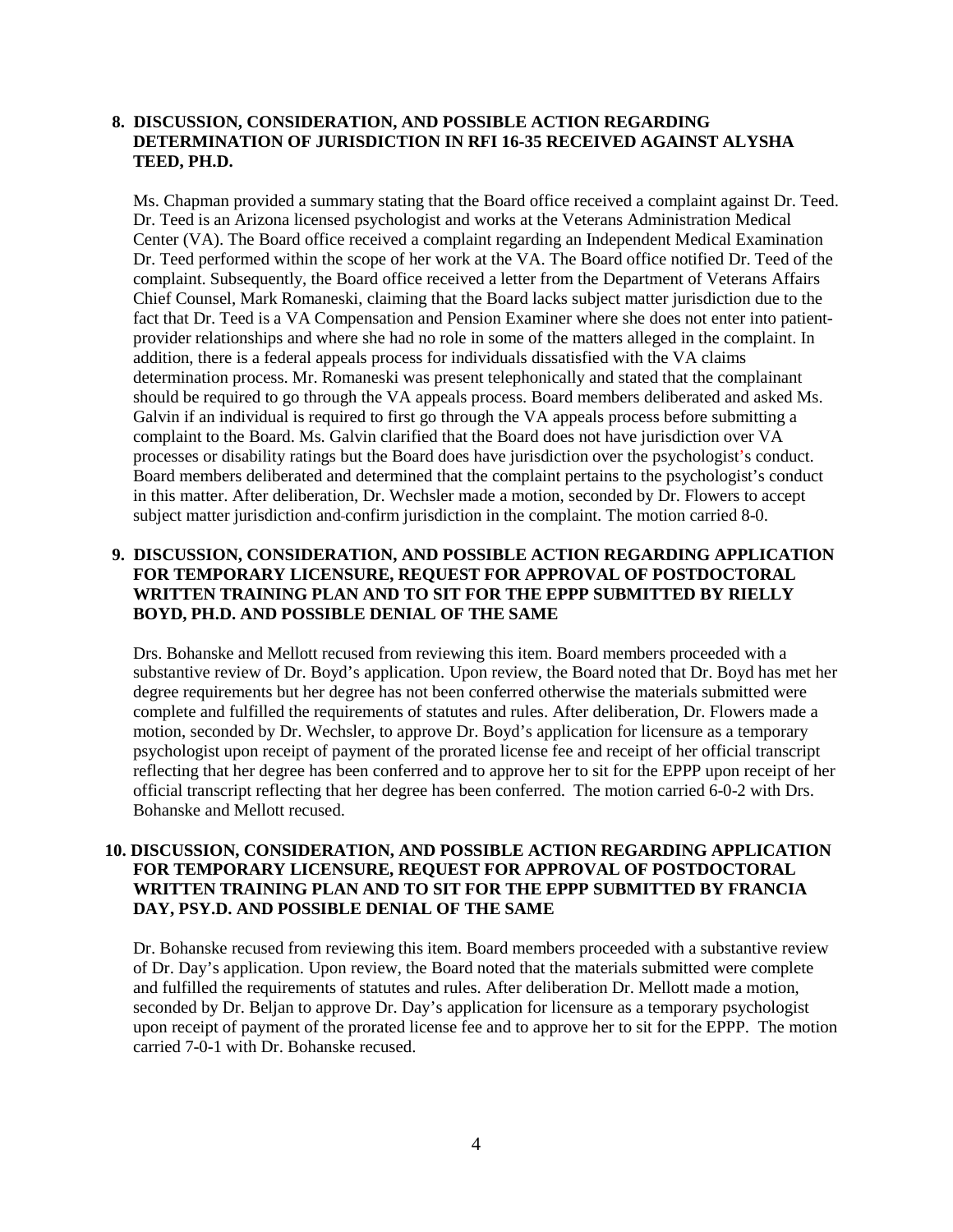### **11. DISCUSSION, CONSIDERATION, AND POSSIBLE ACTION REGARDING APPLICATION FOR TEMPORARY LICENSURE, REQUEST FOR APPROVAL OF POSTDOCTORAL WRITTEN TRAINING PLAN AND TO SIT FOR THE EPPP SUBMITTED BY PARISA SHOJA, PSY.D. AND POSSIBLE DENIAL OF THE SAME**

Dr. Bohanske recused from reviewing this item. Board members proceeded with a substantive review of Dr. Shoja's application. Upon review, the Board noted that the materials submitted were complete and fulfilled the requirements of statutes and rules. After deliberation, Dr. Mellott made a motion, seconded by Mr. Robichaud, to approve Dr. Shoja's application for licensure as a temporary psychologist upon receipt of payment of the prorated license fee and to approve her to sit for the EPPP. The motion carried 7-0-1 with Dr. Bohanske recused.

### **12. DISCUSSION, CONSIDERATION, AND POSSIBLE ACTION REGARDING APPLICATION FOR LICENSURE AS A PSYCHOLOGIST SUBMITTED BY YOLANDA HOBBS, PH.D. AND POSSIBLE DENIAL OF THE SAME**

Board members proceeded with a substantive review of Dr. Hobbs' application. Upon review, the Board noted that her educational institution, the Professional School of Psychological Studies, was not regionally accredited at the time of her graduation. After deliberation the Board determined that Dr. Hobbs' is not eligible for licensure as a psychologist in Arizona pursuant to A.R.S. §32-2071(A)(1). Dr. Hobbs' was present telephonically and made a statement to the Board. After deliberation, Mr. Robichaud made a motion, seconded by Dr. Brundage, to allow Dr. Hobbs' to withdraw her application within seven days. If Dr. Hobbs does not withdraw her application within seven days it will be denied. The motion carried 8-0 on a roll call vote.

#### *Mr. Robichaud left the meeting at 8:55 a.m.*

### **13. DISCUSSION, CONSIDERATION, AND POSSIBLE ACTION REGARDING APPLICATION FOR LICENSURE AS A BEHAVIOR ANALYST SUBMITTED BY STEPHANIE SHAFFER, M.S. AND POSSIBLE DENIAL OF THE SAME**

Board members proceeded with a substantive review of Ms. Shaffer's application and subsequent submission. Upon review, the Board noted that her supervisor resided in another state during supervision. Upon review of her supervision documentation and explanation of her supervision the Board determined that the materials submitted were complete and fulfilled the requirements of statutes and rules. Dr. Bohanske made a motion, seconded by Dr. Flowers, to approve Ms. Shaffer's application for licensure as a behavior analyst upon payment of the prorated license fee. The motion carried 7-0.

### **14. DISCUSSION, CONSIDERATION, AND POSSIBLE ACTION REGARDING PREINTERNSHIP EXPERIENCE AS IT PERTAINS TO DIRECT PATIENT/CLIENT CONTACT**

Dr. Mellott provided a summary stating that there are applicants who have more than one preinternship experience. She elaborated stating that an applicant may only need 1,000 additional hours to apply toward licensure and the applicant will submit all of the preinternship experience which exceeds 1,000 hours. The applicant's direct patient/client contact in each experience may not meet the 25% requirement but when considering the overall total of each experience in direct patient/client contact it may exceed the 25% requirement. Board members deliberated stating that direct patient/client contact does not have to be contemporaneous. After deliberation, Dr. Wechsler made a motion, seconded by Dr. Bohanske, to consider the total amount of direct patient/client contact for all preinternship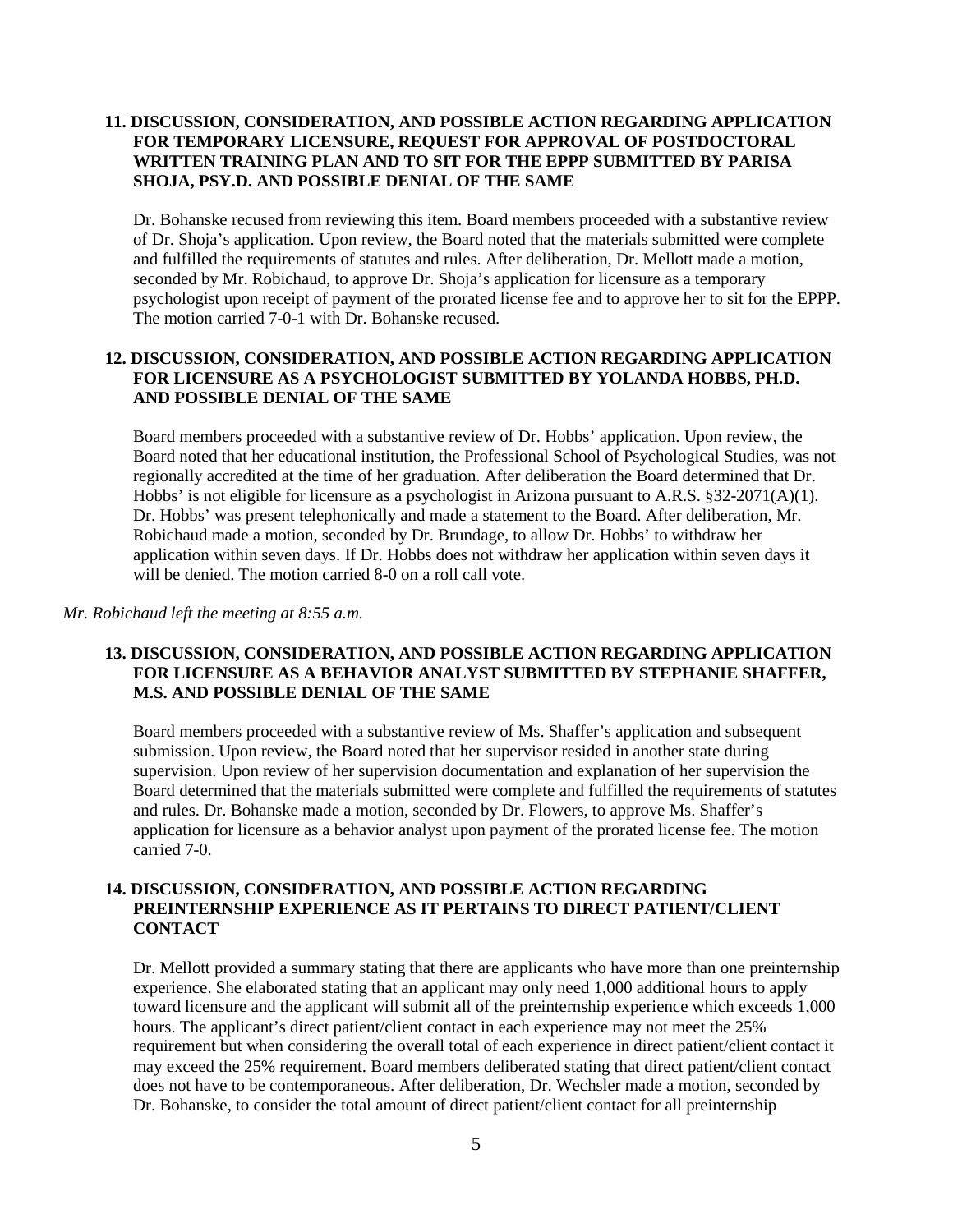experiences in conjunction with how many preinternship hours they are applying for licensure. The Board directed Board staff to draft a substantive policy and to bring it to the Board for review. The motion carried 7-0.

## **15. DISCUSSION, CONSIDERATION, AND POSSIBLE ACTION REGARDING APPLICATION FOR LICENSURE AS A PSYCHOLOGIST SUBMITTED BY JOSEPHINE SHAAR AND POSSIBLE DENIAL OF THE SAME**

Board members proceeded with a substantive review of Dr. Shaar's application. Upon review, the Board noted that the materials submitted were complete and fulfilled the requirements of statutes and rules. After deliberation, Dr. Mellott made a motion, seconded by Dr. Bohanske, to approve Dr. Shaar's application to sit for the EPPP and licensure upon receipt of payment of the prorated license fee. The motion carried 7-0.

### **16. DISCUSSION, CONSIDERATION, AND POSSIBLE ACTION REGARDING CORRESPONDENCE FROM DEBRA GOLDFINE, PH.D. REQUESTING A 30-DAY EXTENSION TO COMPLETE A PHYSICAL EXAMINATION REQUIRED BY THE BOARD**

Ms. Broaddus provided a summary stating that Dr. Goldfine is an applicant for licensure as a psychologist. Dr. Goldfine entered into an Interim Consent Agreement and Order for Fitness for Duty Examinations effective September 14, 2016. On September 20, 2016, the Board office received correspondence from Dr. Goldfine requesting a 30-day extension of time to complete the Fitness for Duty examinations. Pursuant to the Interim Consent Agreement and Order for Fitness for Duty Examinations, Board staff granted the one-time 30-day extension. On December 7, 2016, the Board office received email correspondence from Dr. Goldfine requesting a second extension of time to complete the physical examination. Dr. Goldfine stated that her primary care physician declined to send a report to the Board. Additionally, Dr. Goldfine stated that she is scheduled to see her neurologist on December 12, 2016, and she will request that he submit a report to the Board. After deliberation and review of the Order, the Board determined that Dr. Goldfine has approximately a month to complete the physical examination and that an extension is not necessary at this time. Additionally, the Board directed Board staff to send correspondence to Dr. Goldfine's primary care physician to provide clarification of the Board's request that Dr. Goldfine undergo a physical examination from a primary care physician and not a neurologist.

#### **17. DISCUSSION, CONSIDERATION, AND POSSIBLE ACTION RELATING TO WHETHER A COMPLAINT DIFFERS FROM A REQUEST FOR INVESTIGATION**

At 9:38 a.m., Dr. Wechsler made a motion, seconded by Dr. Mellott, to go into Executive Session to obtain confidential legal advice from the Board's attorney. The motion carried 7-0. Open session reconvened at 10:02 a.m.

The Board began deliberations and determined that a complaint and a request for an investigation are one in the same. The Board began discussing agenda item #18.

#### **18. DISCUSSION, CONSIDERATION AND POSSIBLE ACTION REGARDING RENEWAL APPLICATION QUESTION PERTAINING TO WHETHER A LICENSEE IS UNDER INVESTIGATION**

Board members deliberated and suggested making changes to the renewal question. Dr. Olvey provided a summary of the questions on the renewal application. Additionally, Dr. Olvey stated that the questions required on the renewal application are included in Board rule. It was the consensus of